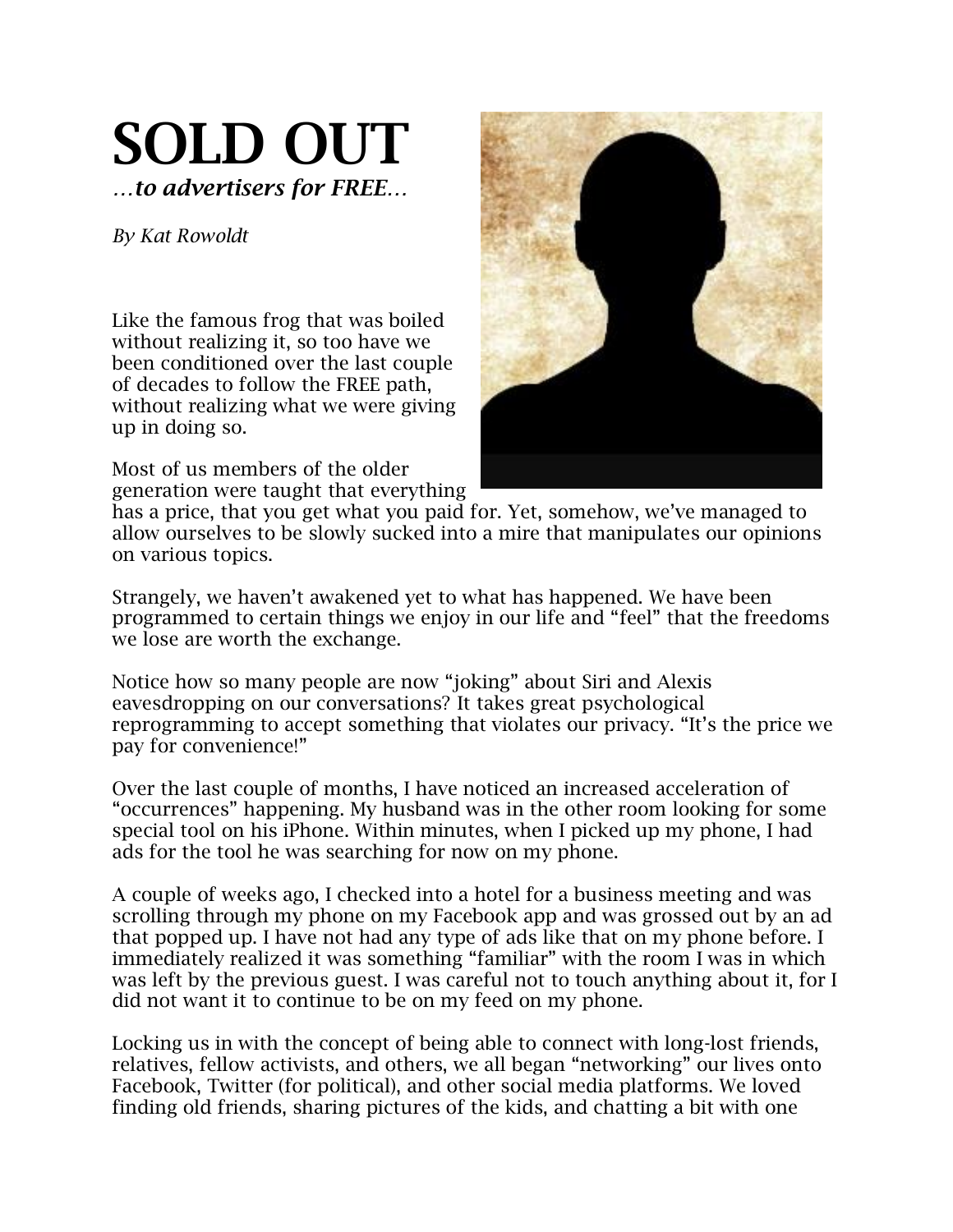another. Next the news element began to grow inside these platforms. It became the news source for many of us.

We loved it because we could get it on our computer and on our phones. We could carry it everywhere. We were connected, plugged in, and we had a new world to escape to and enjoy. We even made new Facebook friends.

How cool was that? It was free. It was frustrating – at times. Any of us who have been on Facebook over the last ten to fifteen years, have been part of the "experiment" to see how they could manipulate us, move us, and "market" us to advertisers. They would do upgrades, and we unknowingly were giving away more and more of our identity to them. We won't delve into the horrors of what they have done. My focus is not so much on them, as on us.

They have trained a whole generation to do FREE. If we can give it to them for FREE, they can have everything from us to sell to advertisers. They have sold our souls to the marketers and have manipulated what we "experience" on our end with algorithms and manipulated values. Today, anything Christian, conservative, Republican, or Constitutional is being "watched" and monitored, even blocked.

Franklin Graham has been through the banned forces of Facebook. Republican ads have been blocked. The word "Christian" has caused lots of people to be banned or blocked, even the well-known Diamond and Silk have had their share of woes on Facebook. The teaching on the US Constitution caused a university to be totally blocked and banned. Isn't Facebook based in the United States? Why is it so anti-American? Guess we need to follow the money.

Someone surely has put a figure to the cost we have individually paid by allowing ourselves to be sold out for FREE. One day, I'm sure, the figure will surface, and we will be devastated to learn the real price we paid for doing business for FREE.

In the mix of this evolution of change in media, in how we receive our news, in how we communicate with others, we have seen a true shift in where we go to get information. The days are long gone when we leaned on the voices of Walter Cronkite, Huntley & Brinkley, and the local news. As for the printed news, most local newspapers are struggling to stay afloat. Cable news has overtaken the traditional markets. Most of them are just too liberal for many of us to listen to and believe. Talk radio has developed a strong market, but it's often not compatible with our work schedules.

Too much of what we hear today is someone bloviating, regurgitating what they heard someone else say. They are nothing more than a talking head, having never been on the frontlines of what is really happening, no firsthand experience on the topic they are talking about. These pretty faces who "report"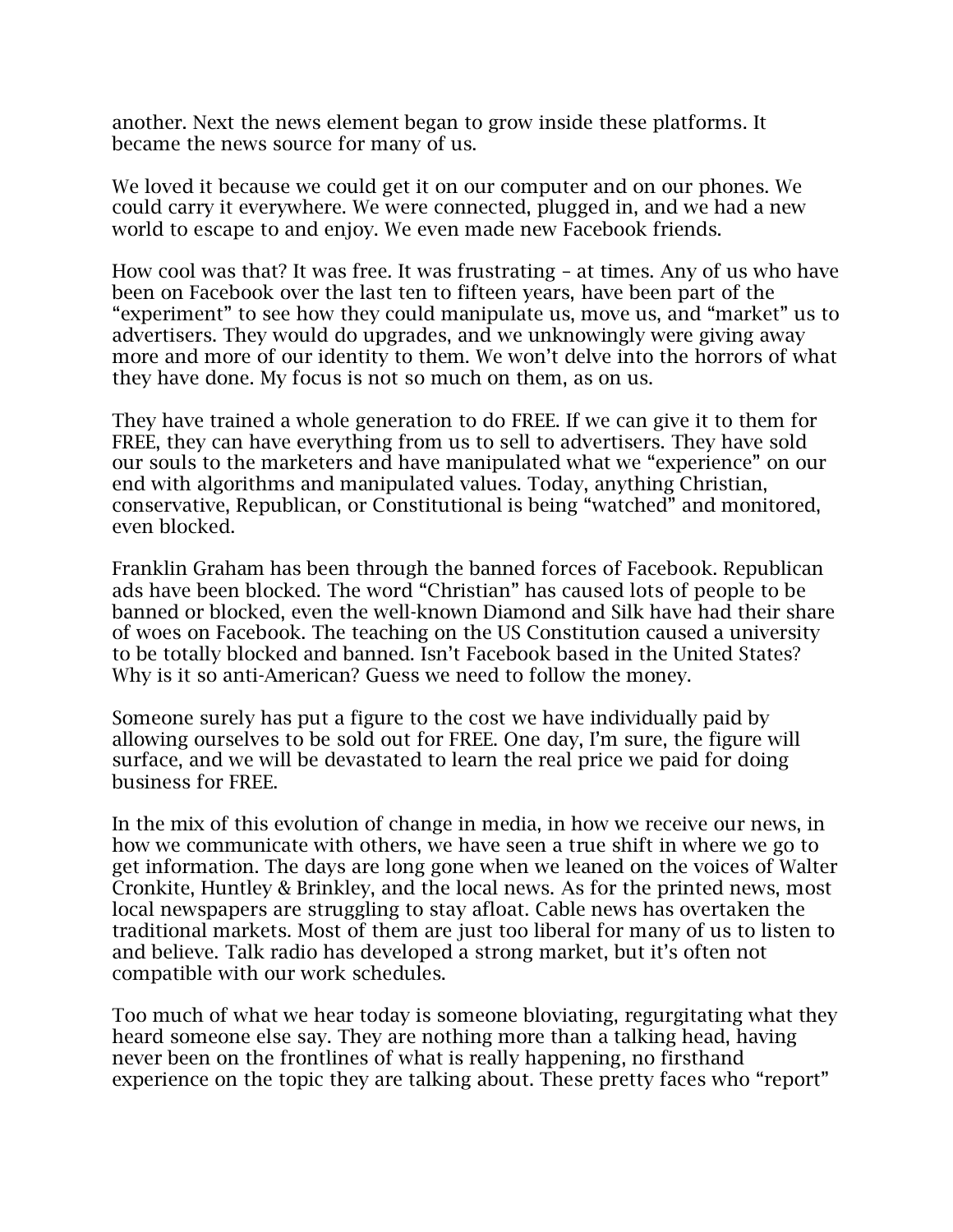the news to you are actually only reading the teleprompter filled with words they have no clue about.

Think about it. We pay \$40 bucks a month for Sirius in our cars, \$100 plus a month for cable on our TVs at home, and countless dollars monthly for several apps on our phones to keep us abreast of what's happening – or to have a means to escape from it. But are we getting truth? Are we getting it from people who are on the frontlines?

Well, there is a brand-new platform out there, a true start-up, that is offering the most unique experience for true news and information. It has a mix of political/current issues, educational topics, and Judeo-Christian programs that are hosted by people who are on the frontlines, who know firsthand what they are talking about. The cool thing about this platform is that it is LIVE and INTERACTIVE. You can actually join the discussion and ask questions about the topic at hand.

This network is already global, even in its infancy, and it's adding new channels or "venues" weekly, expanding the depth of information that will be available for you.

Here are the names of those who are onboard so far:

- Katie & The Wolff
	- o Katie Hopkins and Elisabeth Sabaditsch-Wolff bring a weekly report from the United Kingdom and Austria, covering the latest EU issues, political happenings, the loss of freedom of speech, Muslim migration, etc.
- Truth Transcends Color
	- o Derrick Wilburn, out of Colorado Springs, Colorado, grabs the headline news of the day and scrubs the spin out of them, delving into what the truth really is three times a week. He pulls the racism the liberals throw out, out of the issue.
- Materiality
	- o Dr. Steven Branson, Village Parkway Baptist Church, San Antonio, Texas, teaches on developing your faith in order to be able to stand against the tests that life today presents. He learned how firsthand as he walked alongside a congregant who made national news for taking a stand for his Christian faith.
- Enemies Within
	- o Trevor Loudon, who hails from New Zealand, but now resides in Florida, gives you the weekly update on why certain elected officials or candidates are proclaiming what they are, who's behind them, what's their goal – the "why" to their craziness. A true expert in his field, he shares his wealth of knowledge and welcomes your questions weekly.
- Understanding the Threat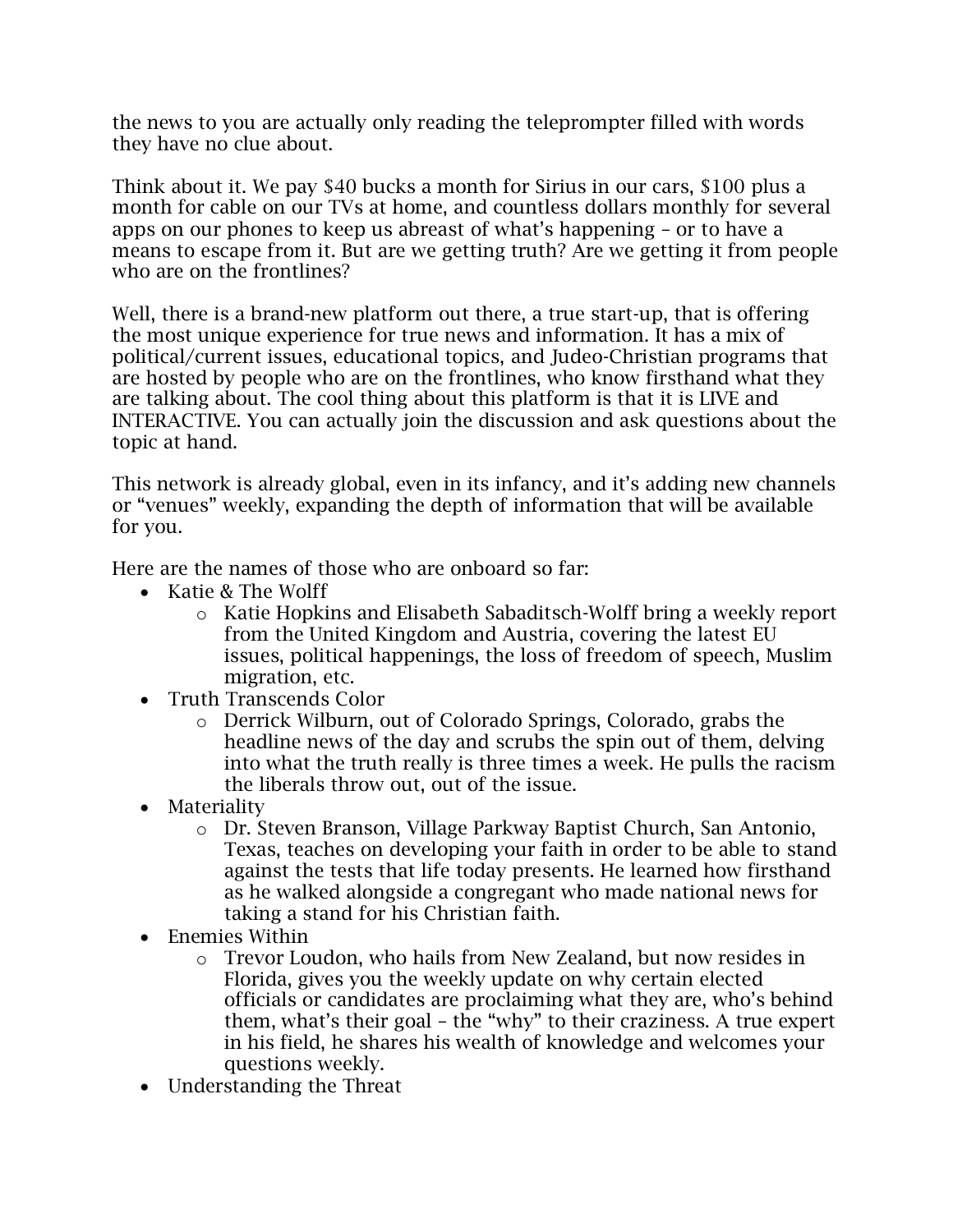- o John Guandolo and his team: John Bennett (retired Oklahoma Representative and Marine), Peggy Mast (retired Kansas Representative), and Stephanie Ameiss (retired Arizona Police Department Investigator) dissect the headline news and show how Islamic infiltration into our country is working, sometimes behind the scenes, and increasingly more openly, to bring Sharia Law into our country as the supreme document over our Constitution.
- Kingdom Quest
	- o Dr. Burton Purvis, out of the Metroplex area, brings an important teaching on how to discover what God's purpose and plan is for your life. In today's world, we all need to know and understand where God intends for us to fit in, to fulfill His plans for the last days. You're not here by accident.
- Truth in Textbooks
	- o Dr. Sandra Alfonsi, who has made her Aliyah to Israel from the United States, shares from Jerusalem her vast knowledge of what has been happening in the textbook field in America over the last five decades. She and her team have reviewed textbooks across America and reported 1000's of errors to the various state board of education for correction. As parents and grandparents, we need to know and understand what our children are being taught and how they are being programmed so we can correct the errors and stand up for the truth.
- The Swamp Report
	- o Jim Simpson, former economist and budget examiner for the White House Office of Management and Budget (OMB), under presidents Reagan, H.W. Bush, and Clinton, knows the operations behind the scenes in DC and brings a weekly update on the swamp and the happenings therein, with a real focus on the Red/Green Axis.
- Inspired Prophetic
	- o Ron Campbell hails from South Africa, where he was in the special forces, then called by God to come to the States, where he worked at the White House during the days when Gingrich walked the halls. How do today's happenings align with the Word of God? His insight brings a depth of understanding that we all need to grasp.
- Life Matters with Molly
	- o Molly White, former Texas State Representative, keeps us abreast of matters dealing with life, from the womb to old age. The legislative issues, bills being drafted, and even inside information from the United Nations, will alert you about the pressures to orchestrate who lives and who dies, even here in the United States.
- Texas Apostolic Prayer Network
	- o Dr. Tom Schlueter, director of TXAPN, not only teaches the power of intercessory prayer, but how God calls us to fight our battles in the heavenlies with prayer. In today's world, we need to hear from God and follow through with His plans to keep His children, His plans, His purposes, covered in prayer.